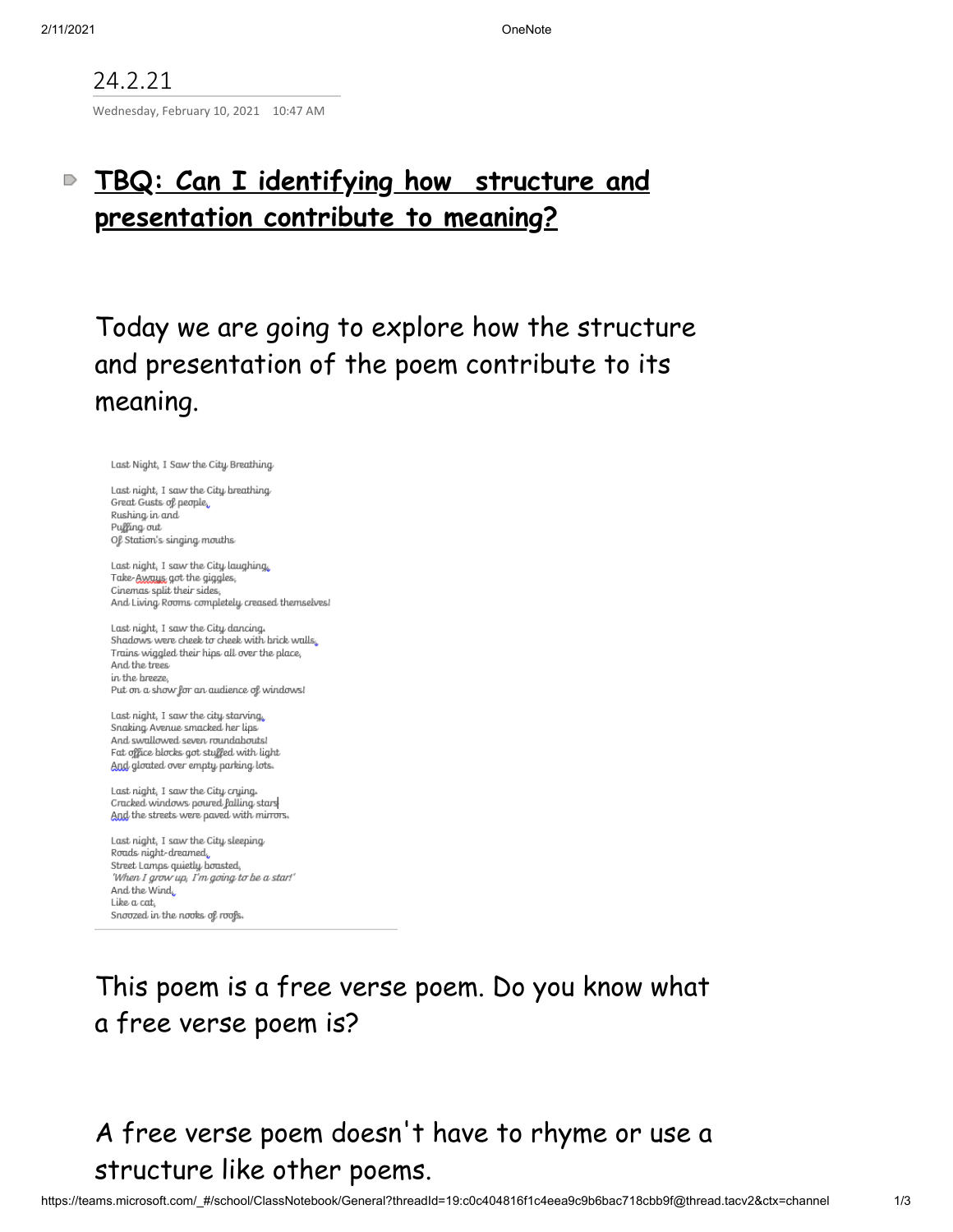[https://www.bbc.co.uk/bitesize/topics/z4mmn39](https://www.bbc.co.uk/bitesize/topics/z4mmn39/articles/z8sf8mn) /articles/z8sf8mn

# **Chilli Challenge:**

**Mild:** Find features within the text and give a definition

**Hot**: Find the key features, give a definition and explain why it is used.

**Flaming Hot:**As above, and try to explain how the example links to the message the poet is trying to convey. For personification, explain at least 3 specific examples.

### **Modelled learning:**

Repeating line - helps to create a rhythm which makes the poem more entertaining to listen to.

Personification: Giving an object human features. The poet does this to make the reader feel like the city is alive. The example 'living rooms completed creased themselves' is showing that the living rooms where laughing so the reader imagines the living room as a happy, joyful place.